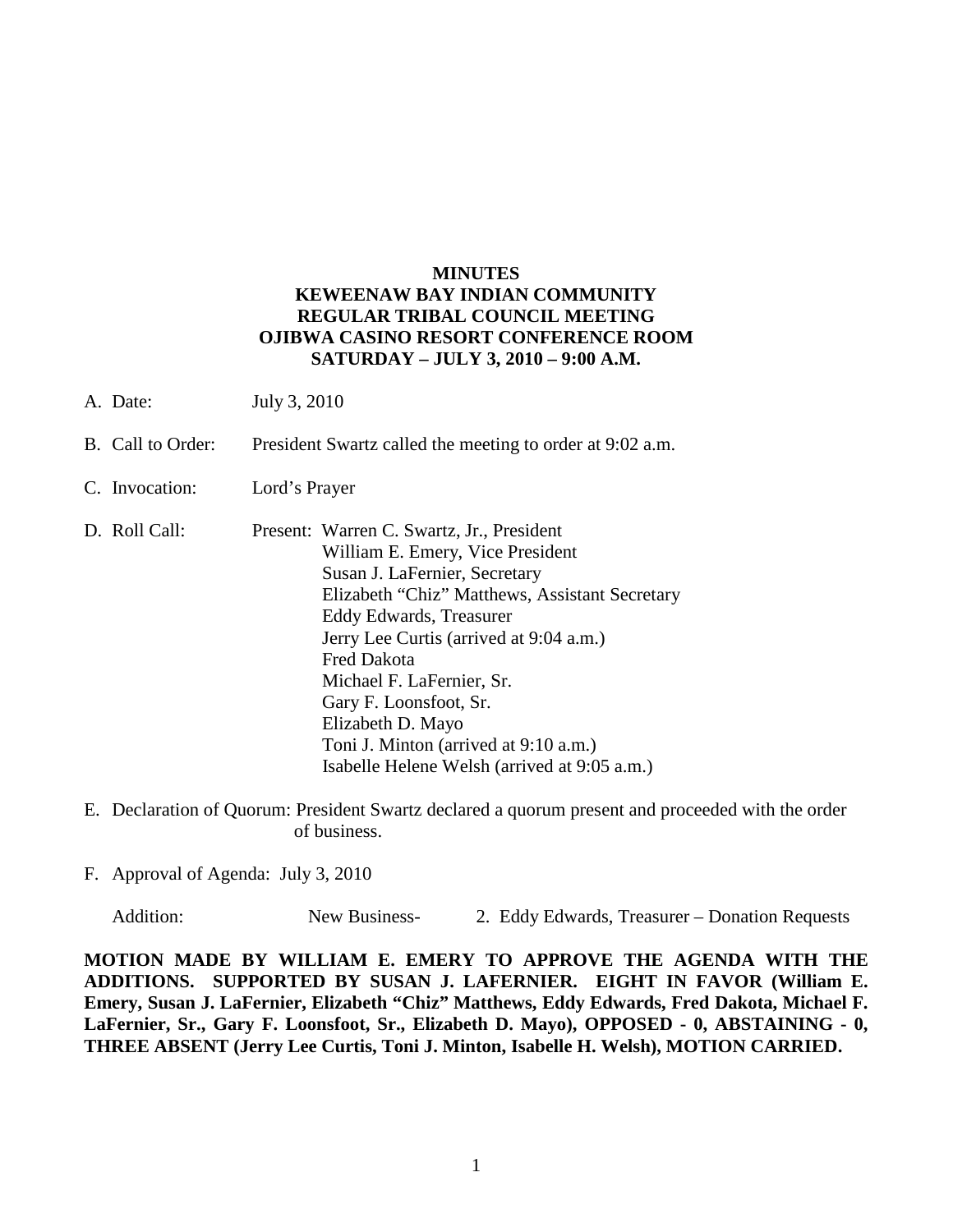# **Jerry Lee Curtis arrived at 9:04 a.m.**

G. For Your Information:

- 1. A "Thank you" from Lori Muhlig and Madeline Voelker, MICUP Program
- 2. A "Thank you" from Beverly Lussier for the flowers
- 3.  $100^{th}$  Anniversary Arvon Township School Skanee, MI July 11, 2010, 2:00 5:00 p.m.

## **Isabelle Welsh arrived at 9:05 a.m.**

### **Toni Minton arrived at 9:10 a.m.**

H. President's Report/June 2010 – Verbal Report

**MOTION MADE BY ELIZABETH D. MAYO TO APPROVE THE JUNE 2010 PRESIDENT'S REPORT. SUPPORTED BY MICHAEL F. LAFERNIER, SR. TEN IN FAVOR (William E. Emery, Susan J. LaFernier, Elizabeth "Chiz" Matthews, Eddy Edwards, Jerry Lee Curtis, Fred Dakota, Michael F. LaFernier, Sr., Gary F. Loonsfoot, Sr., Elizabeth D. Mayo, Toni J. Minton), OPPOSED - 0, ABSTAINING - 0, ONE ABSENT (Isabelle H. Welsh), MOTION CARRIED.**

(Isabelle Welsh out of the room)

I. Secretary's Report/June 2010 – Verbal Report

**MOTION MADE BY WILLIAM E. EMERY TO APPROVE THE JUNE 2010 SECRETARY'S REPORT. SUPPORTED BY ELIZABETH "CHIZ" MATTHEWS. ALL IN FAVOR (William E. Emery, Susan J. LaFernier, Elizabeth "Chiz" Matthews, Eddy Edwards, Jerry Lee Curtis, Fred Dakota, Michael F. LaFernier, Sr., Gary F. Loonsfoot, Sr., Elizabeth D. Mayo, Toni J. Minton, Isabelle H. Welsh), OPPOSED - 0, ABSTAINING - 0, ABSENT - 0, MOTION CARRIED.**

J. Department Head Reports - May 2010

**MOTION MADE BY SUSAN J. LAFERNIER TO APPROVE THE MAY 2010 DEPARTMENT HEAD REPORTS. SUPPORTED BY FRED DAKOTA. ALL IN FAVOR (William E. Emery, Susan J. LaFernier, Elizabeth "Chiz" Matthews, Eddy Edwards, Jerry Lee Curtis, Fred Dakota, Michael F. LaFernier, Sr., Gary F. Loonsfoot, Sr., Elizabeth D. Mayo, Toni J. Minton, Isabelle H. Welsh), OPPOSED - 0, ABSTAINING - 0, ABSENT - 0, MOTION CARRIED.**

K. Old Business:

1. 3<sup>rd</sup> Reading Proposed Amendment to the Tribal Code Title 7 Domestic Relations Custody of Minor Children, Child Support, and Visitation Ordinance 2010-05

# **MOTION MADE BY EDDY EDWARDS TO APPROVE PROPOSED ORDINANCE 2010-05. SUPPORTED BY GARY F. LOONSFOOT, SR.**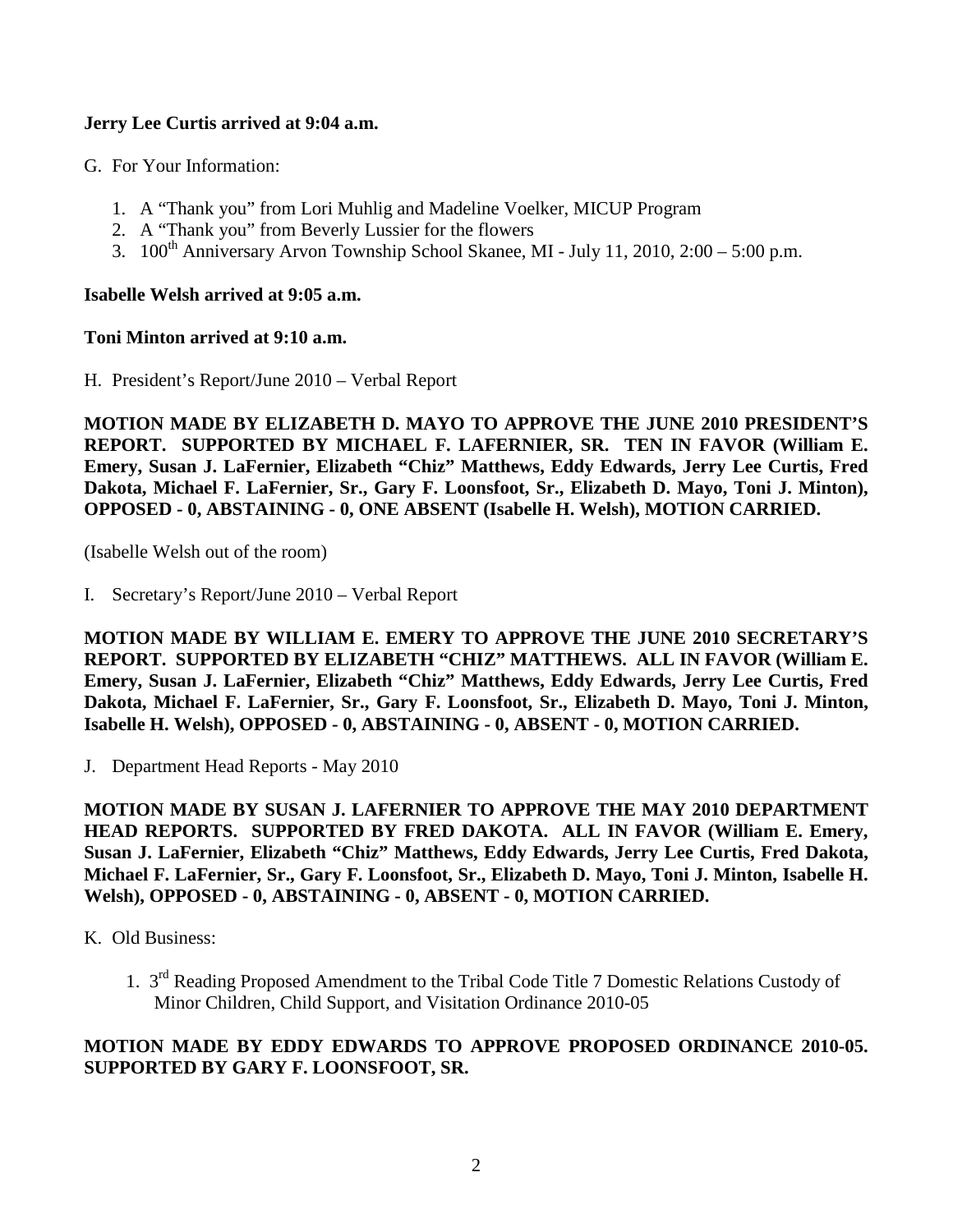**MOTION MADE BY ISABELLE H. WELSH TO APPROVE AMENDMENT TO PROPOSED ORDINANCE 2010-05. SUPPORTED BY ELIZABETH D. MAYO. ALL IN FAVOR (William E. Emery, Susan J. LaFernier, Elizabeth "Chiz" Matthews, Eddy Edwards, Jerry Lee Curtis, Fred Dakota, Michael F. LaFernier, Sr., Gary F. Loonsfoot, Sr., Elizabeth D. Mayo, Toni J. Minton, Isabelle H. Welsh), OPPOSED - 0, ABSTAINING - 0, ABSENT - 0, MOTION CARRIED.**

**MOTION MADE BY EDDY EDWARDS TO APPROVE PROPOSED ORDINANCE 2010-05. SUPPORTED BY GARY F. LOONSFOOT, SR. ALL IN FAVOR (William E. Emery, Susan J. LaFernier, Elizabeth "Chiz" Matthews, Eddy Edwards, Jerry Lee Curtis, Fred Dakota, Michael F. LaFernier, Sr., Gary F. Loonsfoot, Sr., Elizabeth D. Mayo, Toni J. Minton, Isabelle H. Welsh), OPPOSED - 0, ABSTAINING - 0, ABSENT - 0, MOTION CARRIED.**

- L. New Business:
	- 1. Susan LaFernier, Secretary Schedule 2<sup>nd</sup> Reading for Proposed Ordinance 2010-01 to Amend Sections 18B.303 through 18B.305 of Title 18 Chapter B of the Tribal Code of the Keweenaw Bay Indian Community to Require the Renewal of Gaming Establishment Licenses Every 3 Years

The  $2<sup>nd</sup>$  Reading was scheduled for July 15, 2010 at 3:00 p.m.

- 2. Eddy Edwards, Treasurer Donation Requests
	- a) Jeanne Kauppila Requesting Travel Expense Assistance International Club Trip Chaperone July 12-22, 2010

**MOTION MADE BY ELIZABETH D. MAYO TO APPROVE UP TO \$500.00 TOTAL FUNDING TO JEANNE KAUPPILA FOR THE INTERNATIONAL CLUB TRIP. SUPPORTED BY TONI J. MINTON. TEN IN FAVOR (William E. Emery, Elizabeth "Chiz" Matthews, Eddy Edwards, Jerry Lee Curtis, Fred Dakota, Michael F. LaFernier, Sr., Gary F. Loonsfoot, Sr., Elizabeth D. Mayo, Toni J. Minton, Isabelle H. Welsh), ONE OPPOSED (Susan J. LaFernier), ABSTAINING - 0, ABSENT - 0, MOTION CARRIED.**

b) Baghi Sandman-Shelifoe – Requesting the Tribe pay for his Student Loans \$1,390.00

**MOTION MADE BY ELIZABETH D. MAYO TO DENY THE REQUEST. SUPPORTED BY FRED DAKOTA. EIGHT IN FAVOR (William E. Emery, Susan J. LaFernier, Elizabeth "Chiz" Matthews, Jerry Lee Curtis, Fred Dakota, Elizabeth D. Mayo, Toni J. Minton, Isabelle H. Welsh), THREE OPPOSED (Eddy Edwards, Michael F. LaFernier, Sr., Gary F. Loonsfoot, Sr.), ABSTAINING - 0, ABSENT - 0, MOTION CARRIED.**